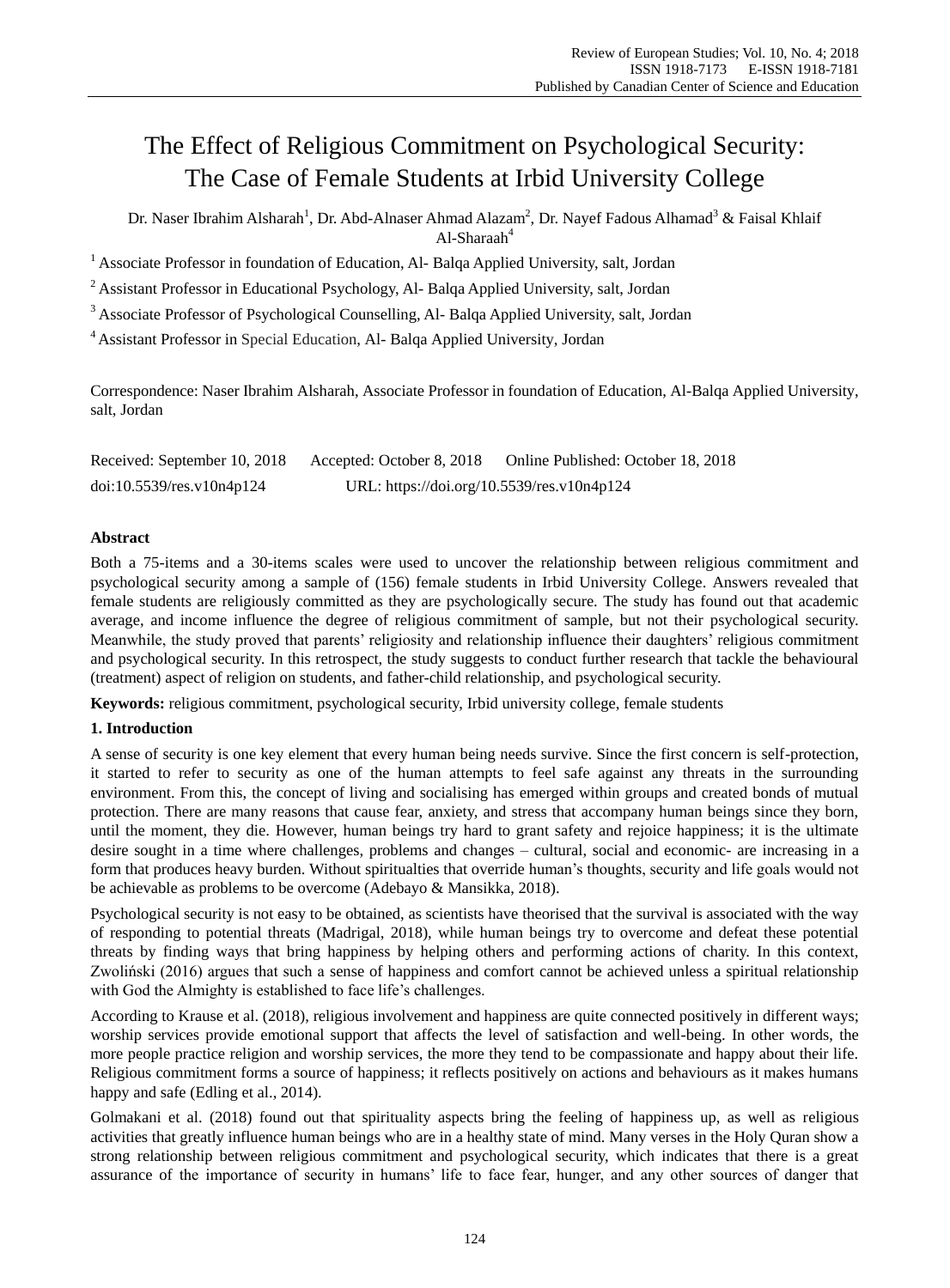threaten their lives or communities.

Psychological security is considered one of the complicated concepts in psychology, since it is linked and influenced by several other concepts including happiness, comfort, and self-security. Researchers have described it as individual"s feeling to be loved and accepted by others and the fulfilment of the need of being in an enthusiastic social environment where the feeling of being threatened and anxious is no longer there (Kelly et al. 2008; Eisenstein & Clark, 2014). Psychological security is the main element that indicates the state of well-being. It"s a dynamic process that reflects on the way people deal with danger and actual threats until well-being emerges (Zotova & Karapetyan, 2018).

Bordovskaia & Baeva (2015) have showed that the feelings of happiness, comfort, and protection against diseases and pain are the main indicators for achieving psychological security. It is also correlated with the emotional comfort that is represented by the ability to satisfy the needs of being unthreatened that is caused by a person's instinct for survival (Francis & Robbins, 2017). Eisenstein & Clark (2018) argue that religious beliefs have a connection to create a state of psychological security, as these beliefs influence the values and the behaviours that improve the feeling of being secure and develop psychological security traits.

Psychological security is one of the basic needs that human beings seek. If the world around them is not reassuring, they will be full of fear and threat. Psychological insecurity leads to the emergence of personal and emotional disorders. In Jordan, Many suicide attempts have been registered within the last 10 years. The Directorate of Public Security (Al-Rai Newspaper, 2017) indicated that unsuccessful suicide attempts amounted to (338) cases in the first nine months of 2017, the most of which were females; the reports also indicated that most of them had feelings and problems regarding personality, mental health issues, and emotional imbalance.

The study investigates the relationship between religious commitment and psychological security among a sample of female students at Irbid University College in Jordan. Moreover, it seeks to bring insights and evidence that support the future research as it attempts to answer the following questions:

1) What is the level of religious commitment among Irbid University College female students?

2) Are there significant differences at the level of significance ( $\alpha$  = 0.05) for the level of religious commitment among Irbid University College female students due to academic average, parents" religious commitment, family income, and Relationship among Parents?

3) What is the level of psychological security among Irbid University College female students?

4) Are there significant differences at the level of significance ( $\alpha$  = 0.05) for the level of psychological security among Irbid University College female students due to academic average, parents" religious commitment, family income, and Relationship among Parents?

5) Is there a statistically significant relationship between the level of religious commitment and the level of psychological security among Irbid University College female students?

### *1.1 Religious Commitment*

Religion has long been recognised as a central source of meaning in life, providing individuals with core beliefs, expectations, and goals, as well as placing the individual"s life into a larger, more ultimate context, and protects communities from violent crimes (Pope et al., 2018). A variety of psychological well-being aspects have been shown to be associated with religiosity, including the meaning of life. Religious conversion has been shown to relate to enhancement in the meaning in life (Wagani & Colucci, 2018). Religious faith has a strong correlation with the experience of the meaning in life and well-being more broadly; Religion serves as a way that provide meaning for people"s lives through which they can comprehend their experiences and the reason of their existence, in other words, it contributes to people's beliefs regarding themselves and the world around them (Steger et al., 2010).

Agorastos et al. (2014) have defined religious commitment as a personal feature that occurs due to mental orientations (cognitive ones) that affects the daily life through performing different rituals. It is also defined as the person"s commitment toward a particular faith by applying its values in practice and performing prayers (Sayeed & Prakash, 2013). The religious commitment in Islam has a different concept; it refers to the real commitment in behaviour that also includes any mental, psychological, or physical activity individuals do base on Islam teachings (Sabry & Vohra, 2013). Accordingly, religious commitment can be defined as "the heart's acknowledgement and the mind's satisfaction of everything characterised by the ethics and teachings of religion.

Religious commitment is a psychological need and innate desire inherent in the human beings; It is also a social phenomenon related to past times, where different religions emerged, having different beliefs and worship rituals (Behere et al., 2013), ranging from the Greek religion which had numerous godly figures and involved numerous ritual customs and practices that allowed the Greeks to sustain the goodwill of their gods, which came to full development in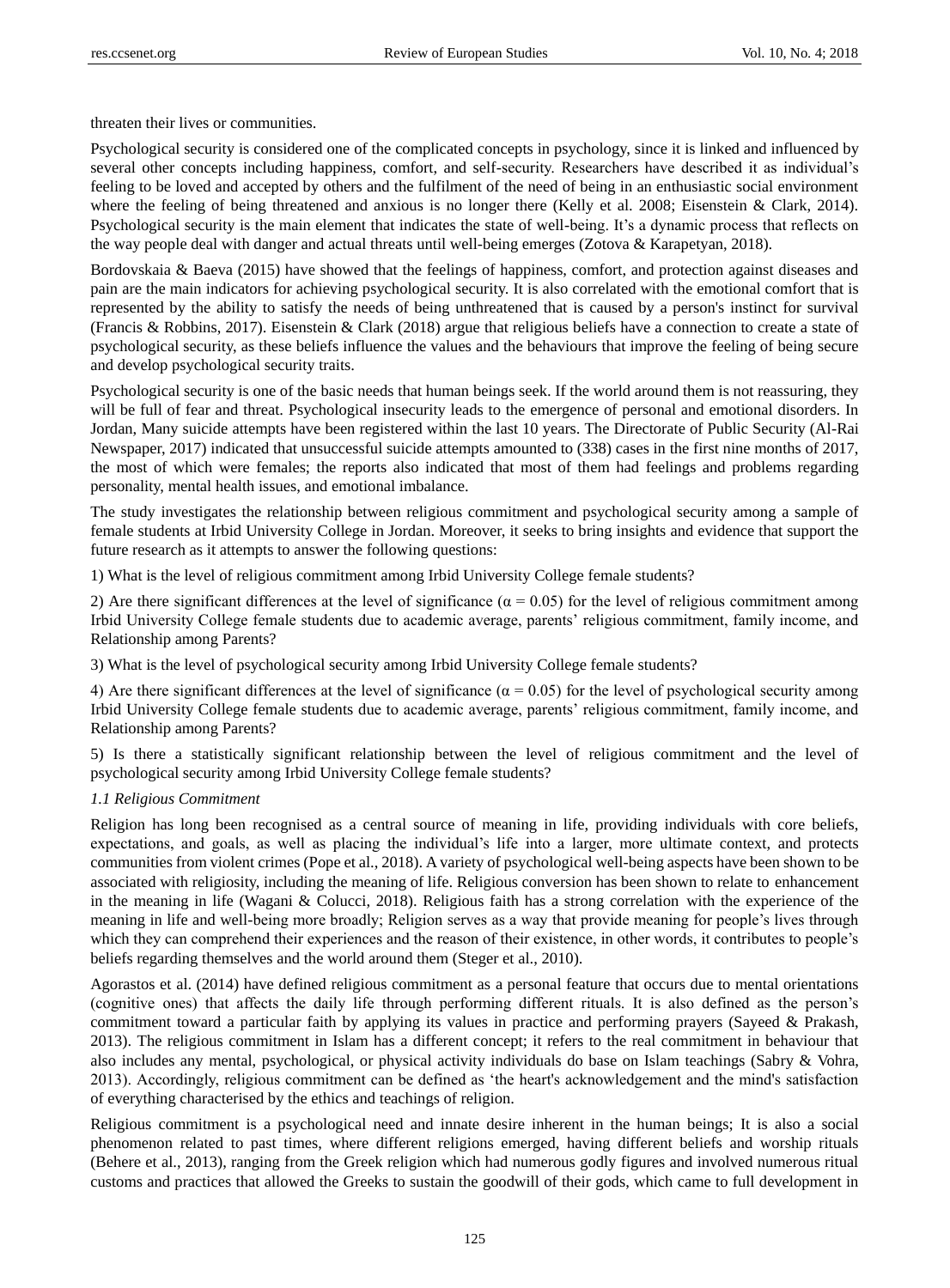700s B.C. (Shean, 2016), to Christians, whom concept of God revolves around the ways in which the Divine is experienced, that being the Father, the Son (Jesus Christ), and the Holy Spirit, all which are known as the Trinity about 2000 years ago, and Muslims, who believed in Allah which they were taught about by many Prophets, Starting with the first human to set foot on earth, Adam, and ending with Prophet Muhammad (peace be upon him) (Kurtz, 2015). One of the most important components of psychological health is finding meaning in life; religion is a robust source of meaning as Abeyta & Routledge (2018) state, as well, it is positively associated with social belonging and acceptance. The historians of religion mentioned that there is no existence for any human groups that live on earth without taking an imagined power as a God to be responsible for creation and death (Bu'ud & Taleb, 2016). This fact gets along with the definition suggested by Gumo et al. (2012); it is referred to it as the overall belief of individuals and groups that indicates a greater power controls the universe and human connection to this power. In this context, religion is seen as a source of stability, as it can prevent humans from being anxious. Not to mention that social acceptance of a particular religion can limit the sense of commitment towards that religion, which was the first initiator to rebel against the institution of Psychiatry and the first step to criticise the thesis of neurotic religion (Ghamari, 2014).

From a Jewish perspective, Litwin et al. (2017) pointed out that there is a positive relation between the religion – especially Judaism – and mental health, the finding showed that religion has a strong correlation with positive feelings, happiness, confidence, and social support. On the other hand, findings have also shown that religion has an adverse relationship with negative feelings and emotions, such as depression and abuse (Koenig, 2018). Ten Kate et al. (2017) have indicated that it is probable that being religious can offer a sense of security and safety as well as other feelings of comfort that is very much required in a human's life, emphasising that religion is an extremely important aspect that contributes to life satisfaction overall. This is supported by Miner et al. (2014), who assume that reassuring and comforting presence of God is present in the world among Christians and Muslims alike, especially with those who are deprived and sorrowful, which are explicitly present in both the Bible (e.g., Matthew 25:37-38) and the Holy Quran, which gives evidence of the closeness of Allah to those who believe in Him and no one else, providing them with a sense of security and great intimacy. In addition, Christians stress that the true, comforting presence of God can be found in humans, while Muslims believe that the projection of Allah and His presence is symbolically within the heart of believers (Lehmann & Leighton, 2018).

### *1.2 Psychological Security*

During the second half of the twentieth century, researchers and scientists concern increased regarding the concept of psychological security. Being secure, is one of main needs human tries to fulfil. It is also argued that the more the person is psychologically secured, the more the life is balanced and invulnerable with psychological and social compatibility (Afolabi & Balogun, 2017). There are many theories that had dealt with this concept; on one hand, Freud, who proposed the Attachment theory, that tries to explicate the psychological source of a person"s concept of God and its relation to psychological security. This theory suggests that there is a powerful, affectionate bond that develops between a person during his infancy and their caretakers, who"re usually the parents (Bretherton, 1992; Shaver, 2017; Fonagy, 2018; Woodward, 2018). He compared this primary bond, which sole purpose is to maintain the security and safety of the child to the relationship between God and the person, as God ensures the security and safety to people who are religiously committed (Reinert & Edwards, 2014). On the other hand, the notion of psychological security also rises from Maslow's 'Hierarchy of Needs' theory, where he had reasoned that if the security need (which is categorised as a lower-level need) is not met, the person might build up feelings of harm or danger, anxiety and tension, making them less happy about life, and might not long for the other higher-level needs anymore (Maslow & Lewis, 1987). Psychological security is a condition, in which an individual see whether their surroundings are safe and free from harm and danger (McLeod, 2007; Afolabi & Balogun, 2017; Stoyanov, 2017; Fallatah et al., 2018).

While from a general educational perspective, there is a theory called the 'Conservation of Resources' theory, which suggests that people devote their particular resources (e.g., self-efficacy, Emotional Intelligence) in order to handle and guard themselves against negative emotions, such as stress, difficulties of life, undermining circumstances, etc.). However, stress or deleterious life aftermaths may arise when these particular resources are being endangered, absent, or cannot be renewed after several attempts or speculations (Afolabi & Balogun, 2017). Adler also reported that psychological security is connected with the human"s ability to adapt and be happy; as such a feeling is desired by every human being. In addition, Human personality is motivated by the desire for self-actualisation and advancement (Gazi & Shemal, 2017). These needs are produced mainly due to the fear of aggression, which leads individuals to make up for himself in a positive way. Consequently, he will feel safe. Tekke et al. (2016) concluded in their study that higher levels of personal happiness are associated with religious commitment, in which as the study found, religion, in general, envisages a positive connection with mental health, attain purpose in life and in particular with wellbeing and happiness. Another study that supports this is the point is the one made by Rizvi & Hossain (2017), in which investigated religiosity and the state of security and internal peace. The study has found a direct connection between and reaching a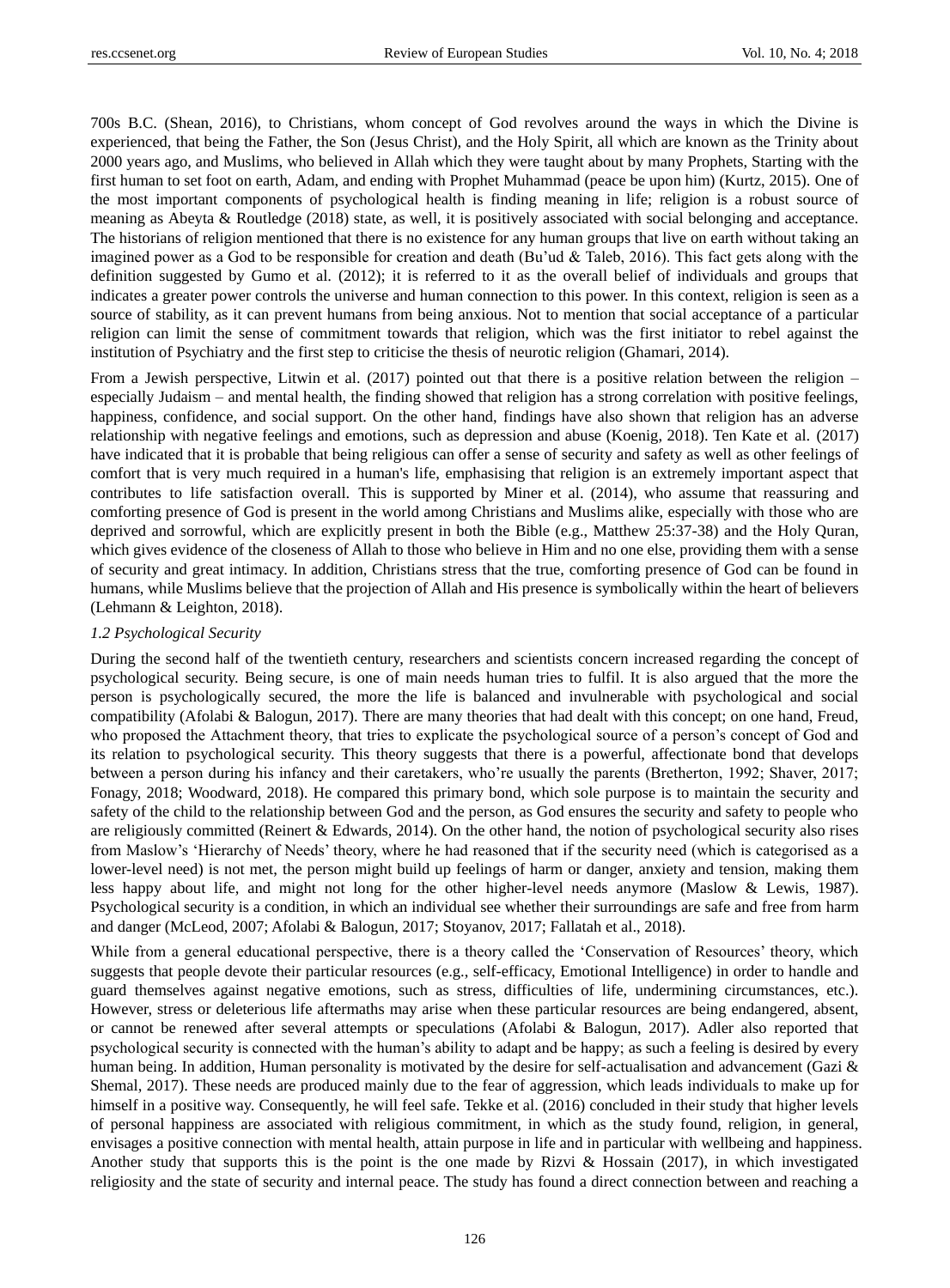state of security and happiness, as well, Muslims seem to be the happiest among the participants, as they claimed their faith is the main source of their feeling of happiness, satisfaction, and comfort.

Thus, it can be stated that psychological security has derived its meaning and content from the teachings of Islamic law and belief in God and that these meanings, which are held by man, lead to a sense of security, tranquillity, and freedom from anxiety and mental disorders.

### *1.3 Impact of Social and Religious Factors on Psychological Security*

Many exemplary and contemporary researchers have suggested various variables that could add to the psychological interest and value of religion. In the midst of this variety of perspectives, it can be distinguished that there is a recurring subject, which is that the key function of spirituality is to safeguard the person from psychological insecurity (Hiebler-Ragger et al. 2016); people view religion as a source of comfort to rely on when managing their psychological insecurities, especially the ones regarding anxieties that cannot be put out by other people, namely, the inevitability of death, which is addressed thoroughly in the terror management theory (Tracy et al., 2011). Terror Management Theory stems from the Darwinian principle, which states that humans are inclined to self-preservation and acting upon their instinct of survival, yet are still fully conscious that their lives can easily perish by the inevitability of death; this notion results in a chronic possibility of anxiety or "terror" that requires constant management and care (Perloff, 2016). The theory also suggests people come face to face with the fact that they are fragile creatures and can easily perish by the inevitability of death, in addition to the inability of another person (e.g. parents) to provide protection against it, which, upon realisation, would lead them to return to another higher, more supreme being as their primary source of security, namely God (Soenke et al., 2013).

These claims have been supported by numerous researchers, such as Finne et al. (2014), whose study showed that there is an expansive group of psychological and social aspects that can predict psychological insecurities and mental anxiety, the most constant one being role conflict, while the lowest was positive challenge, while Amin & Khah"s (2016) study suggested that there are many factors that affect women"s sense of security, such as the social capital, social order, and religious commitment. In addition, the study of Bahramian et al. (2016) showed that religious beliefs significantly affect orphans" psychological security, while the study of the study of Carlucci et al. (2015) highlighted in its results that the main positive role of religious fundamentalism is to encourage life fulfilment and psychological security.

It is evident that religious commitment is a universal human pursuit that develop the capability to cope with negative life events, and allow humans to find security and balance in their lives; there is no doubt that religious commitment is the main basis on which all aspects of life must be built on, as the state of the link between man and God is a decisive factor in influencing a person's state of mind such as peace, joy, harmony or even tension, fear, and anxiety, either achieving psychological and social harmony or descending into an abyss of negativity.

#### **2. Method**

This study seeks to explore the relationship between level of religious commitment and psychological security. This research consisted of two instruments contains (75) and (30) items measuring the relationship between level of religious commitment and psychological security. The scale is being distributed by hand.

The scale contains (5) demographic variables and (105) questions represent study variables:

- **Psychological Security:** it is formulated into benchmarks or objectives to reach, into (75) questions:
- **Religious Commitment:** it is formulated into benchmarks or objectives to reach, into (3) fields with a total of (30) questions:
	- Field of Belief with (10) questions.
	- Field of Worship with (10) questions
	- Field of Behaviour (Treatment) with (10) questions.
- *2.1 Data Analysis and Interpretation*

To answer the questions, Statistical Package for Social Sciences (SPSS) was used in processing. the following statistical techniques and tests were used in data analysis:

1) **Reliability Test:** To measure the reliability, stability and consistency of used scales.

- 2) **Frequencies and percentages** to describe demographical variables.
- 3) **Descriptive Statistical Techniques:** To illustrate and the responses of sample to study fields.
- 4) **One-Way for Independent Samples:** to examine the differences in sample"s answers.
- 5) **Scheffé's Test**: to check for whom the differences in post ANOVA analysis.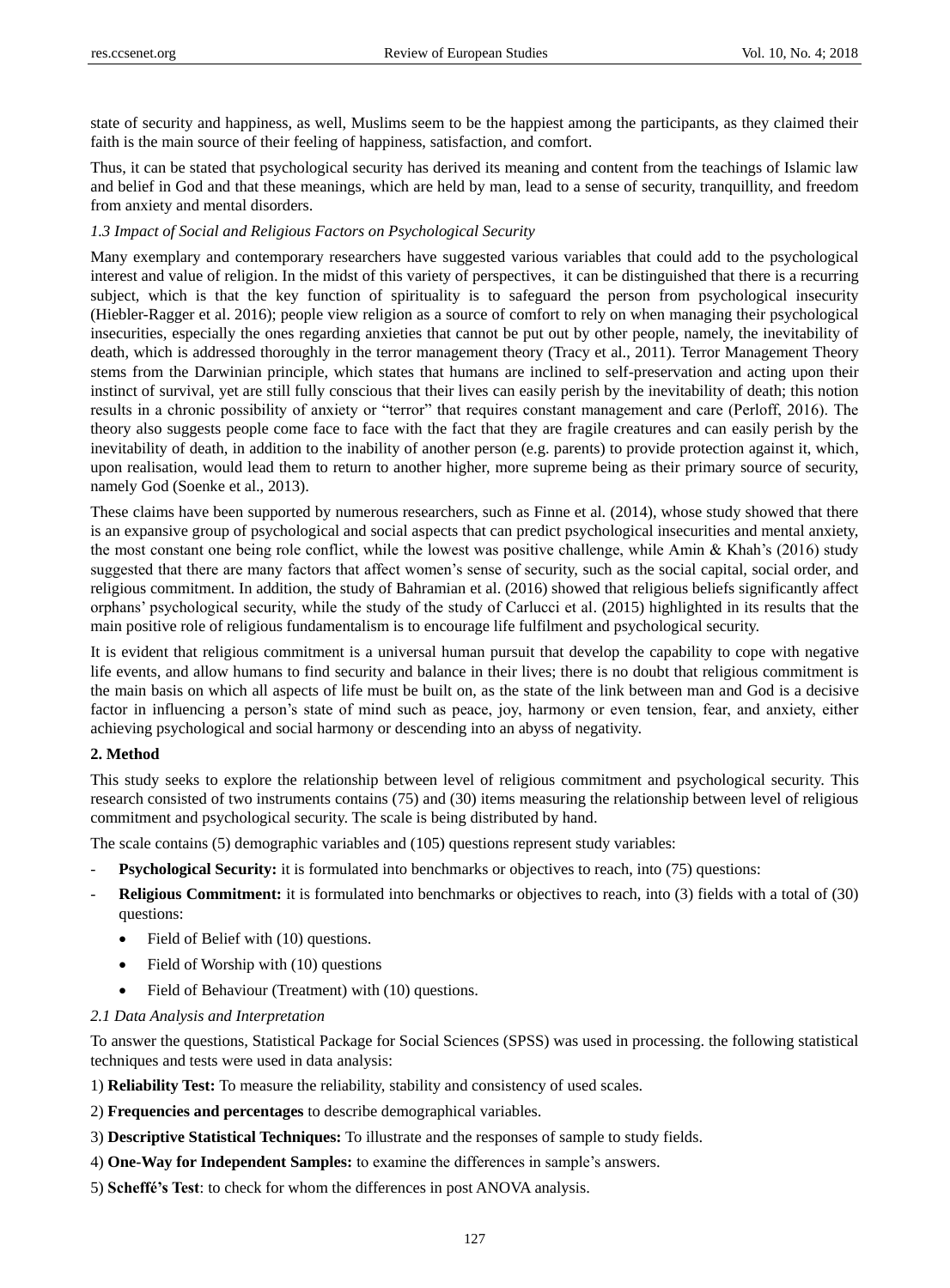6) **Pearson's Test:** to check the relationship between the level of religious commitment and the level of psychological security.

Respondents were asked to read each item, and select one of the choices as follow:

- **Score 5:** For the (strongly agree)
- **Score 4:** For the (agree)
- **Score 3:** For the (neutral)
- **Score 2:** For the (disagree)
- **Score 1:** For the (strongly disagree)

#### *2.2 Population and Sample*

The sample is (156) students selected randomly from the college female students who study in educational science department in Balqa Applied University/Irbid in (2017/2018). The tables below show the demographic characteristics of our sample:

|  | Table 1. Demographic Characteristics of the Sample (Academic Average) |  |  |  |
|--|-----------------------------------------------------------------------|--|--|--|
|--|-----------------------------------------------------------------------|--|--|--|

| <b>Academic Average</b> | <b>Sample</b> |              |  |  |
|-------------------------|---------------|--------------|--|--|
|                         | Frequency     | Percentage % |  |  |
| More Than 85            | <sub>0</sub>  | 3.8%         |  |  |
| 70-85                   | 92            | 59.0%        |  |  |
| Less than 70            | 58            | 37.2%        |  |  |
| <b>Total</b>            | 156           | 100.0%       |  |  |

From the table (1) it shows that the percent of category (More than 85) from the Sample was (3.8%) mean while it was for (70-85) (59.0%) and it was for (less than 70) (37.2%).

| Table 2. Demographic Characteristics of the Sample (Father's Degree of Religiosity) |  |  |
|-------------------------------------------------------------------------------------|--|--|
|                                                                                     |  |  |

| <b>Father's Degree of Religiosity</b> | <b>Sample</b> |              |  |  |
|---------------------------------------|---------------|--------------|--|--|
|                                       | Frequency     | Percentage % |  |  |
| <b>Very Religious</b>                 | 24            | 15.4%        |  |  |
| <b>Religious</b>                      | 128           | 82.0%        |  |  |
| <b>Irreligious</b>                    | 4             | 2.6%         |  |  |
| <b>Total</b>                          | 156           | 100.0%       |  |  |

From the table (2) it shows that the percent of category (Very Religious) from the Sample was (15.4%) mean while it was for (Religious) (82.0%), and it was for (Irreligious) (2.6%).

Table 3. Demographic Characteristics of the Sample (Mother"s Degree of Religiosity)

| <b>Mother's Degree of Religiosity</b> | <b>Sample</b>    |              |  |
|---------------------------------------|------------------|--------------|--|
|                                       | <b>Frequency</b> | Percentage % |  |
| <b>Very Religious</b>                 | 45               | 28.8%        |  |
| <b>Religious</b>                      | 106              | 67.9%        |  |
| <b>Irreligious</b>                    |                  | 3.2%         |  |
| <b>Total</b>                          | 156              | 100.0%       |  |

From the table (3) it shows that the percent of category (Very Religious) from the Sample was (28.8%) mean while it was for (Religious) (67.9%), and it was for (Irreligious) (3.2%).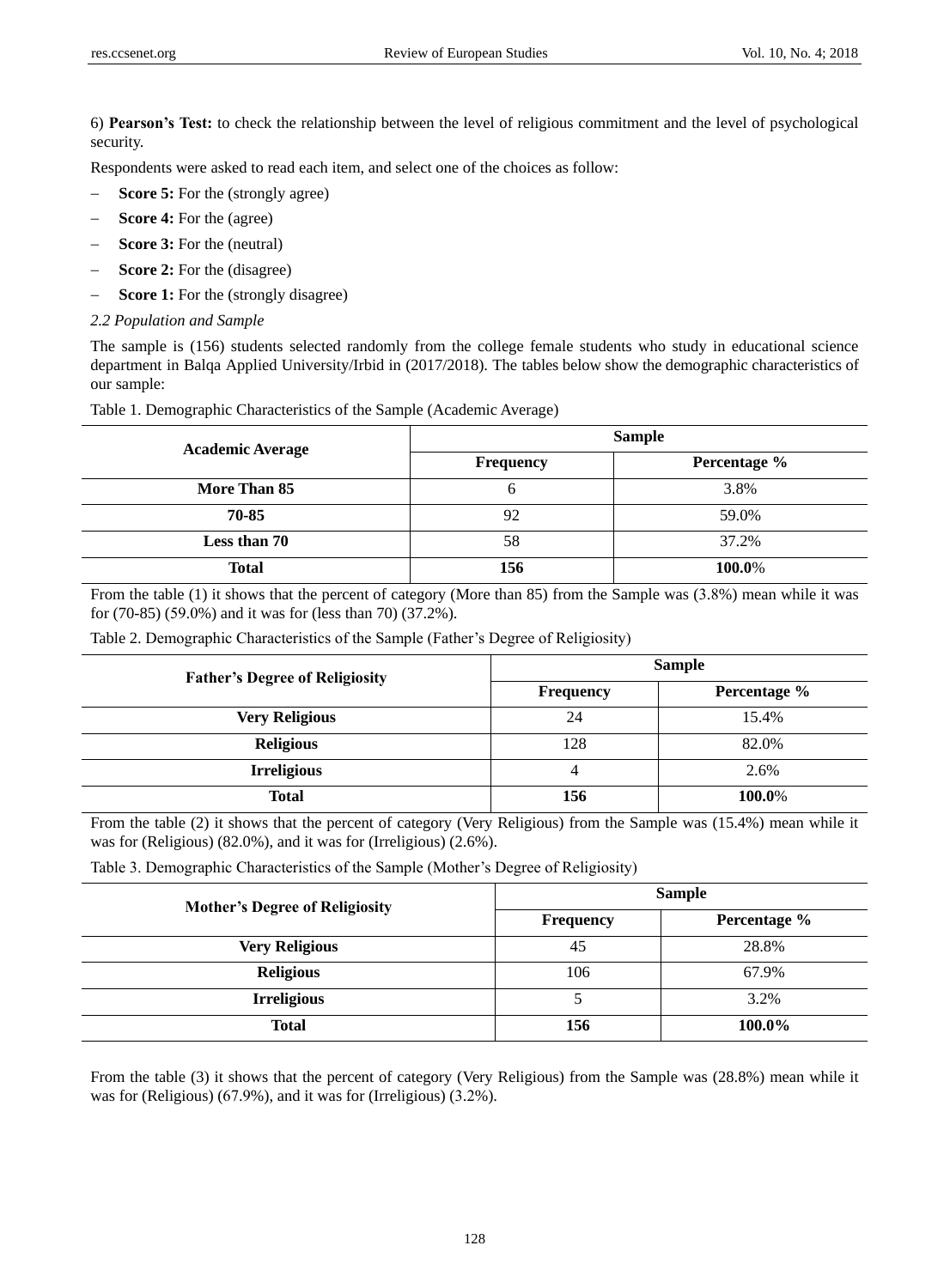## Table 4. Demographic Characteristics of the Sample (Relationship among Parents)

| <b>Relationship among Parents</b>         |           | <b>Sample</b> |  |  |
|-------------------------------------------|-----------|---------------|--|--|
|                                           | Frequency | Percentage %  |  |  |
| <b>Great Mutual Understanding</b>         | 64        | 41.1%         |  |  |
| <b>Moderate Mutual Understanding</b>      | 84        | 53.8%         |  |  |
| <b>Filled with Problems and Conflicts</b> |           | 5.1%          |  |  |
| Total                                     | 156       | 100.0%        |  |  |

From the table (4) it shows that the percent of category (Great Mutual Understanding) from the Sample was (41.1%) mean while it was for (Moderate Mutual Understanding) (53.1%), and it was for (Filled with Problems and Conflicts) (5.1%).

Table 5. Demographic Characteristics of the Sample (Income)

|              |                  | <b>Sample</b> |
|--------------|------------------|---------------|
| Income       | <b>Frequency</b> | Percentage %  |
| <b>High</b>  |                  | 4.5%          |
| Moderate     | 40               | 25.6%         |
| Low          | 109              | 69.9%         |
| <b>Total</b> | 156              | 100.0%        |

From the table (5) it shows that the percent of category (High) from the Sample was (4.5%) mean while it was for (Moderate) (25.6%), and it was for (Low) (69.9%).

## *2.3 Tool Validity*

Table 6. Cronbach"s Alpha for the Study Fields

| <b>Field</b>  | <b>Field</b>                         | Value of $(a)$ |  |  |
|---------------|--------------------------------------|----------------|--|--|
| <b>Number</b> |                                      |                |  |  |
|               | <b>Psychological Security</b>        |                |  |  |
|               | <b>Psychological Security</b>        | 0.799          |  |  |
|               | <b>Level of Religious Commitment</b> |                |  |  |
| 1             | Field of Belief                      | 0.754          |  |  |
| $\mathbf{2}$  | Field of Worship                     | 0.711          |  |  |
| 3             | Field of Behaviour (Treatment)       | 0.641          |  |  |

As shown from the table above that the total Cronbach"s alpha For the study fields was (0.898) While the maximum for Cronbach"s alpha was Psychological Security field (0.799) and the lower was at Field of Behaviour (Treatment) (0.641), all the values above are more than (0.6) which is the minimum acceptable value, which will lead to the stability of the results for this study.

## **3. Results**

To analyse the data and questions, descriptive statistics for each field is calculated, as it shown as follow:

## **Question (1): What is the level of religious commitment for Irbid university college female students?**

Means and standard deviation were calculated from the answers that were written by respondents according to the survey fields according to the following table:

| Field<br><b>Number</b> | <b>Field</b>                   | <b>Mean</b> | <b>Std. Deviation</b> |
|------------------------|--------------------------------|-------------|-----------------------|
| F1                     | Field of Belief                | 3.74        | 0.54                  |
| F2                     | Field of Worship               | 3.88        | 0.52                  |
| F3                     | Field of Behaviour (Treatment) | 3.55        | 0.57                  |
|                        | <b>Total</b>                   | 3.72        | 0.44                  |

Table 7. Descriptive Statistics for Religious Commitment Field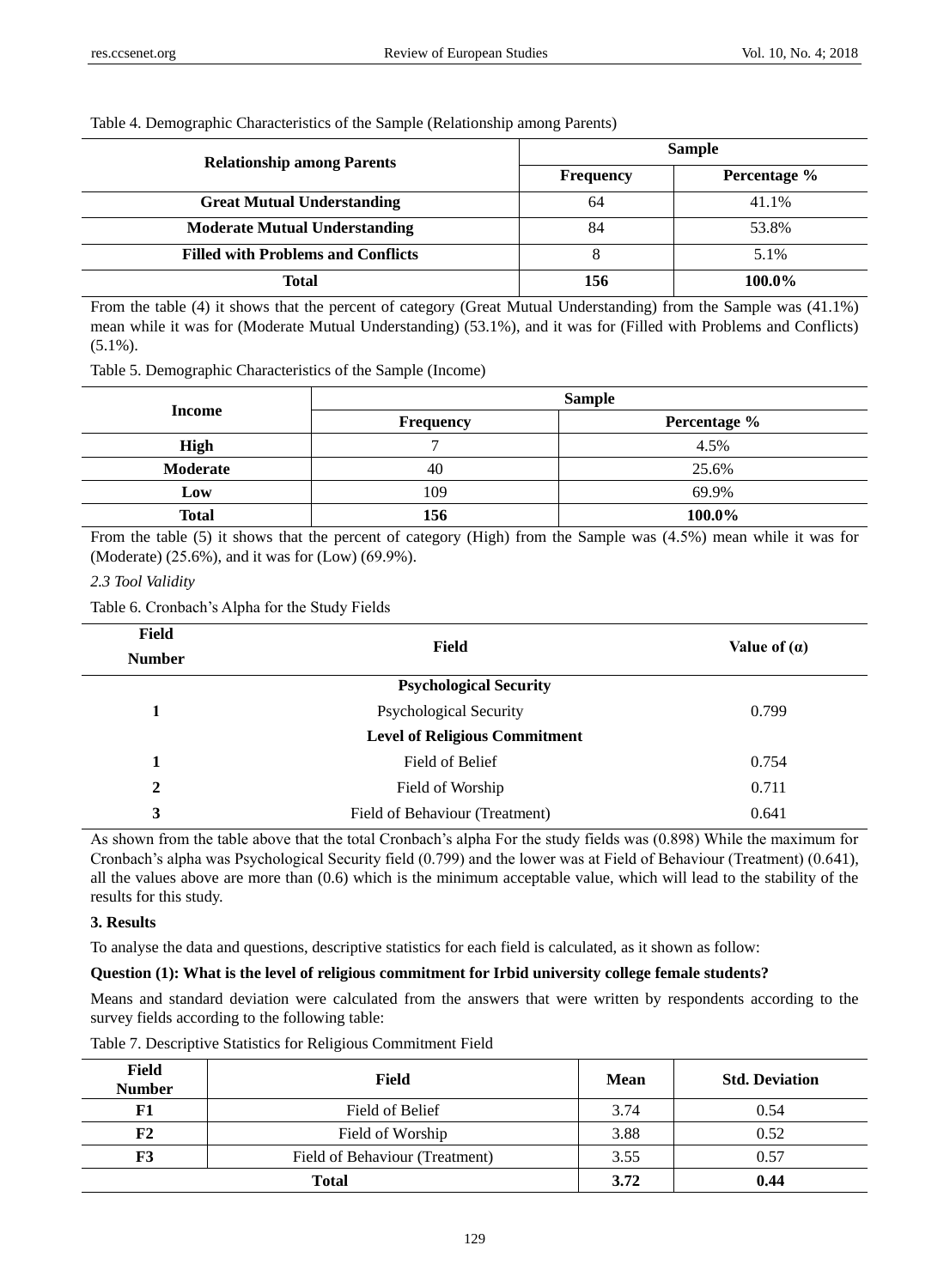As it seen from the above table that the Field of Belief achieved mean which reached (3.74) and a standard deviation (0.54), the Field of Worship achieved mean which reached (3.88) and a standard deviation (0.52), in addition the Field of Behaviour (Treatment) achieved mean which reached (3.55) and a standard deviation (0.57 and finally religious commitment as total achieved mean which reached (3.72) and a standard deviation (0.44).

Question (2): Are there significant differences at the level of significance ( $\alpha = 0.05$ ) for the level of religious commitment among Irbid University College female students due to general secondary examination average, parents" religious commitment, family income, and Relationship among Parents?

In order to answer this question, the researcher used ANOVA analysis to know the differences of the research sample among demographic variables values and the following table shows that:

|  | Table 8. Analysis of Variance ANOVA Values |
|--|--------------------------------------------|
|--|--------------------------------------------|

| <b>Dimension</b>                  | Demographic<br><b>Variable</b>                  | Sum of<br><b>Squares</b> | Degree of<br>Freedom | <b>Square</b><br>means | F<br>value | Sig.  |
|-----------------------------------|-------------------------------------------------|--------------------------|----------------------|------------------------|------------|-------|
|                                   |                                                 | 0.520                    | 2                    | 0.260                  |            |       |
|                                   | <b>Academic Average</b>                         | 29.418                   | 153                  | 0.192                  | 1.352      | 0.262 |
|                                   |                                                 | 29.938                   | 155                  |                        |            |       |
|                                   |                                                 | 2.033                    | $\overline{2}$       | 1.016                  |            |       |
|                                   | <b>Father's Degree of</b><br><b>Religiosity</b> | 27.906                   | 153                  | 0.182                  | 5.572      | 0.005 |
|                                   |                                                 | 29.938                   | 155                  |                        |            |       |
| <b>Religious Commitment among</b> | <b>Mother's Degree of</b><br><b>Religiosity</b> | 0.418                    | $\overline{2}$       | 0.209                  | 1.082      | 0.341 |
| <b>Irbid University College</b>   |                                                 | 29.521                   | 153                  | 0.193                  |            |       |
| <b>Female Students</b>            |                                                 | 29.938                   | 155                  |                        |            |       |
|                                   |                                                 | 2.210                    | $\overline{2}$       | 1.105                  |            |       |
|                                   | Relationship<br>among Parents                   | 27.729                   | 153                  | 0.181                  | 6.096      | 0.003 |
|                                   |                                                 | 29.938                   | 155                  |                        |            |       |
|                                   |                                                 | 1.039                    | $\overline{2}$       | 0.519                  |            |       |
|                                   | <b>Income</b>                                   | 28.899                   | 153                  | 0.189                  | 2.750      | 0.067 |
|                                   |                                                 | 29.938                   | 155                  |                        |            |       |

Table (8) shows the Significance. The table illustrates that is there are significant effect due to the Father"s Degree of Religiosity and Relationship among Parents values regarding to the point that the level of significance is less than  $(0.05)$ . Moreover, there is no significant effect due to rest demographic variables because the level of significance is more than  $(0.05)$ .

To check the resources of the significant in Father"s Degree of Religiosity variable. Scheffé"s Test was performed to check for whom the differences belong as shown in the table below:

Table 9. Scheffé's Test to Check the Resources of the Significant for Whom the Differences Belong in Father's Degree of Religiosity Variable

| <b>Dimension</b>                                                                     | <b>Streams</b>           | <b>Mean</b> | Verv<br><b>Religious</b> | <b>Religious</b> | <b>Irreligious</b> |
|--------------------------------------------------------------------------------------|--------------------------|-------------|--------------------------|------------------|--------------------|
| <b>Religious Commitment among Irbid</b><br><b>University College Female Students</b> | Verv<br><b>Religious</b> | 3.99        |                          |                  |                    |
|                                                                                      | <b>Religious</b>         | 3.68        | $0.31345*$               |                  |                    |
|                                                                                      | <b>Irreligious</b>       | 3.62        | 0.37361                  | 0.06016          |                    |

By using Scheffé"s Test, it found that the differences were in Religious commitment among Irbid University College female students for (Very Religious). To check the resources of the significant in Relationship among Parents variable. Scheffé's Test was performed to check for whom the differences belong as shown in the table below: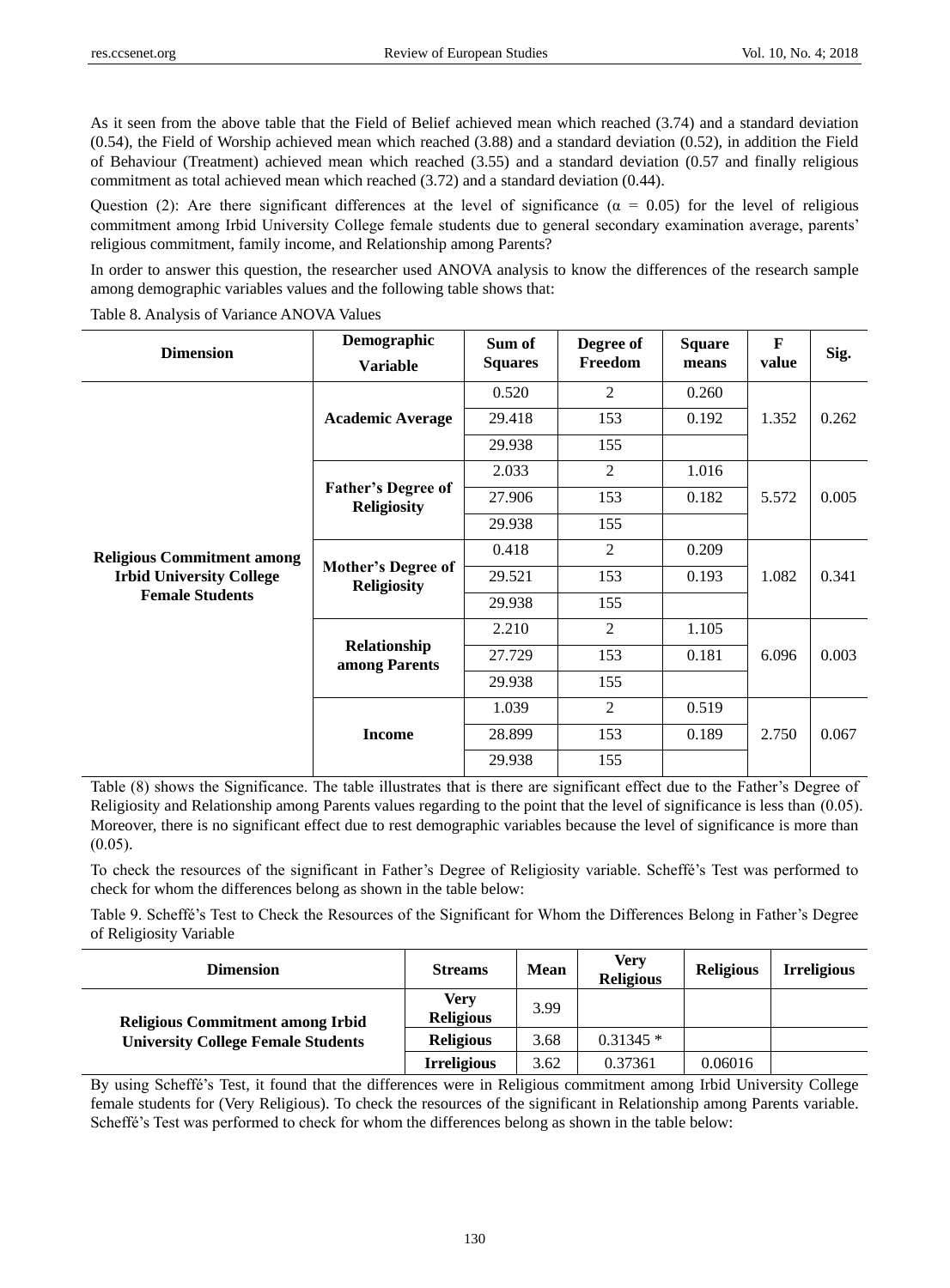Table 10. Scheffé"s Test to Check the Resources of the Significant for Whom the Differences Belong in Relationship among Parents Variable

| <b>Dimension</b>                                   | <b>Streams</b>                                                | <b>Mean</b> | <b>Great Mutual</b><br><b>Understanding</b> | <b>Moderate Mutual</b><br><b>Understanding</b> | <b>Filled with</b><br><b>Problems and</b><br><b>Conflicts</b> |
|----------------------------------------------------|---------------------------------------------------------------|-------------|---------------------------------------------|------------------------------------------------|---------------------------------------------------------------|
| <b>Religious</b>                                   | <b>Great Mutual</b><br><b>Understanding</b>                   | 3.86        |                                             |                                                |                                                               |
| <b>Commitment among</b><br><b>Irbid University</b> | <b>Moderate Mutual</b><br><b>Understanding</b>                | 3.63        | $0.23204*$                                  |                                                |                                                               |
| <b>College Female</b><br><b>Students</b>           | <b>Filled with</b><br><b>Problems and</b><br><b>Conflicts</b> | 3.55        | 0.31458                                     | 0.08254                                        |                                                               |

By using Scheffé"s Test, it found that the differences were in favour of all dimensions regarding the criteria (Great Mutual Understanding).

Question (3): What is the level of psychological security for Irbid University College female students?

Means and standard deviation were calculated from the answers that were written by respondents according to the survey fields according to the following table:

Table 11. Descriptive Statistics for Psychological Security Field

| Field<br><b>Number</b> | Field                         | Mean | <b>Std. Deviation</b> |
|------------------------|-------------------------------|------|-----------------------|
| F1                     | <b>Psychological Security</b> | 3.24 | 0.29                  |

As it seen from the above table that the psychological security field achieved mean which reached (3.24) and a standard deviation (0.29).

Question (4): Are there significant differences at the level of significance ( $\alpha = 0.05$ ) for the level of psychological security among Irbid university college female students due to general secondary examination average, parents' religious commitment, family income, and relationship among parents?

In order to answer this question, the researcher used ANOVA analysis to know the differences of the research sample among demographic variables values and the following table shows that:

Table 12. Analysis of Variance ANOVA Values

| <b>Dimension</b>                                                                                 | Demographic<br><b>Variable</b>                  | Sum of<br><b>Squares</b> | Degree of<br>Freedom | <b>Square</b><br>means | F<br>value | Sig.  |
|--------------------------------------------------------------------------------------------------|-------------------------------------------------|--------------------------|----------------------|------------------------|------------|-------|
|                                                                                                  |                                                 | 0.893                    | 2                    | 0.447                  | 1.395      | 0.251 |
|                                                                                                  | <b>Academic Average</b>                         | 48.995                   | 153                  | 0.320                  |            |       |
|                                                                                                  |                                                 | 49.888                   | 155                  |                        |            |       |
|                                                                                                  | <b>Father's Degree of</b><br><b>Religiosity</b> | 3.443                    | 2                    | 1.722                  |            | 0.004 |
| <b>Psychological Security among</b><br><b>Irbid University College</b><br><b>Female Students</b> |                                                 | 46.445                   | 153                  | 0.304                  | 5.672      |       |
|                                                                                                  |                                                 | 49.888                   | 155                  |                        |            |       |
|                                                                                                  | Mother's Degree of<br><b>Religiosity</b>        | 1.031                    | 2                    | 0.516                  | 1.615      | 0.202 |
|                                                                                                  |                                                 | 48.857                   | 153                  | 0.319                  |            |       |
|                                                                                                  |                                                 | 49.888                   | 155                  |                        |            |       |
|                                                                                                  | Relationship<br>among Parents                   | 2.726                    | 2                    | 1.363                  |            |       |
|                                                                                                  |                                                 | 47.163                   | 153                  | 0.308                  | 4.421      | 0.014 |
|                                                                                                  |                                                 | 49.888                   | 155                  |                        |            |       |
|                                                                                                  | <b>Income</b>                                   | 1.253                    | 2                    | 0.626                  |            | 0.143 |
|                                                                                                  |                                                 | 48.636                   | 153                  | 0.318                  | 1.971      |       |
|                                                                                                  |                                                 | 49.888                   | 155                  |                        |            |       |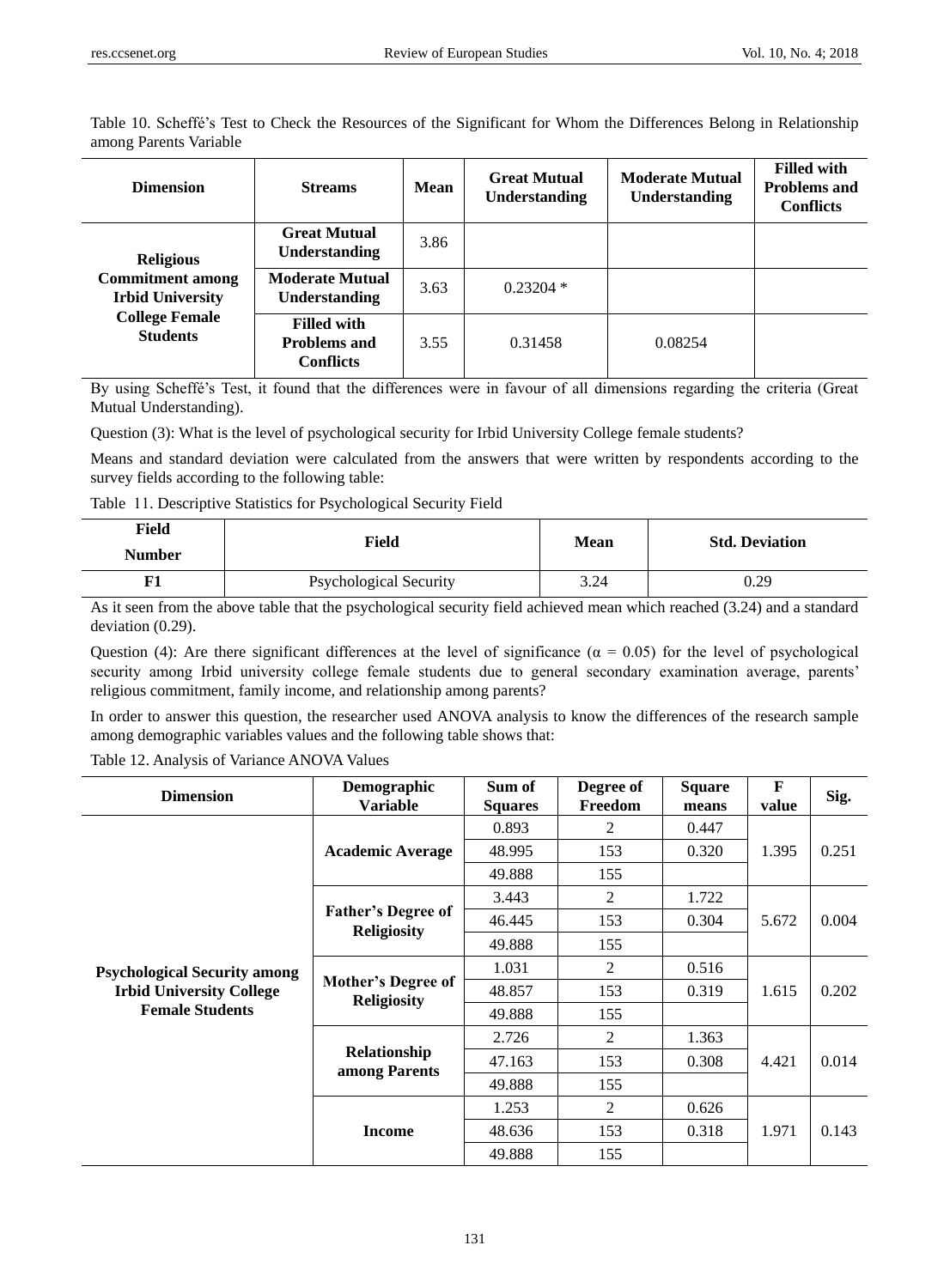Table (12) shows the Significance. The table illustrates that is there are significant effect due to the Father"s Degree of Religiosity and Relationship among Parents values regarding to the point that the level of significance is less than  $(0.05)$ . In addition, there is no significant effect due to rest demographic variables because the level of significance is more than  $(0.05)$ .

To check the resources of the significant in Father"s Degree of Religiosity variable. Scheffé"s Test was performed to check for whom the differences belong as shown in the table below:

Table 13. Scheffé"s Test to Check the Resources of the Significant for Whom the Differences Belong in Father"s Degree of Religiosity Variable

| <b>Dimension</b>                                                                       | <b>Streams</b>           | <b>Mean</b> | Verv<br><b>Religious</b> | <b>Religious</b> | <b>Irreligious</b> |
|----------------------------------------------------------------------------------------|--------------------------|-------------|--------------------------|------------------|--------------------|
| <b>Psychological Security among Irbid</b><br><b>University College Female Students</b> | Verv<br><b>Religious</b> | 3.89        |                          |                  |                    |
|                                                                                        | <b>Religious</b>         | 3.48        | $0.40313*$               |                  |                    |
|                                                                                        | <b>Irreligious</b>       | 3.75        | 0.13750                  | 0.26563          |                    |

By using Scheffé"s Test, it found that the differences were in psychological security among Irbid University College female students for (Very Religious).

To check the resources of the significant in Relationship among Parents variable. Scheffé"s Test was performed to check for whom the differences belong as shown in the table below:

Table 14. Scheffé"s Test to Check the Resources of the Significant for Whom the Differences Belong in Relationship among Parents Variable

| <b>Dimension</b>                                                                                    | <b>Streams</b>         | <b>Mean</b> | <b>Great Mutual</b><br>Understanding | <b>Moderate Mutual</b><br>Understanding | <b>Filled with</b><br><b>Problems and</b><br><b>Conflicts</b> |
|-----------------------------------------------------------------------------------------------------|------------------------|-------------|--------------------------------------|-----------------------------------------|---------------------------------------------------------------|
|                                                                                                     | <b>Great Mutual</b>    | 3.68        |                                      |                                         |                                                               |
| <b>Psychological Security</b><br>among Irbid<br><b>University College</b><br><b>Female Students</b> | <b>Understanding</b>   |             |                                      |                                         |                                                               |
|                                                                                                     | <b>Moderate Mutual</b> | 3.43        | $0.25223*$                           |                                         |                                                               |
|                                                                                                     | <b>Understanding</b>   |             |                                      |                                         |                                                               |
|                                                                                                     | <b>Filled with</b>     |             |                                      |                                         |                                                               |
|                                                                                                     | <b>Problems and</b>    | 3.78        | 0.09063                              | 0.34286                                 |                                                               |
|                                                                                                     | <b>Conflicts</b>       |             |                                      |                                         |                                                               |

By using Scheffé"s Test, it found that the differences were in psychological security among Irbid University College female students for the criteria (Great Mutual Understanding).

Question (5): Is there a statistically significant relationship between the level of religious commitment and the level of psychological security among Irbid University College female students?

Pearson"s test was used to answer this question to check the relationship between the level of religious commitment and the level of psychological security among Irbid University College female students as shown in the table below:

Table 15. Pearson"s Test to Check the Relationship between the Level of Religious Commitment and the Level of Psychological Security among Irbid University College Female Students

| <b>Dimension</b>                 |                                 | <b>Field of</b><br><b>Belief</b> | <b>Field of</b><br>Worship | <b>Field of Behaviour</b><br>(Treatment) |
|----------------------------------|---------------------------------|----------------------------------|----------------------------|------------------------------------------|
| Psychological<br><b>Security</b> | Pearson's<br><b>Correlation</b> | 0.083                            | 0.003                      | $0.189*$                                 |
|                                  | $Sig. (2-tailed)$               | 0.302                            | 0.966                      | 0.018                                    |
|                                  | N                               | 156                              | 156                        | 156                                      |

\* Correlation is significant at the 0.05 level (2-tailed).

\*\* Correlation is significant at the 0.01 level (2-tailed).

Table (15) shows the significance. The table illustrates that there is significant effect due to the in the relation between Field of Behaviour (Treatment) and psychological security to the point that the level of significance is less than  $(0.05)$ .

Moreover, regarding relationship among other dimensions, the table illustrates that there is no significant effect to the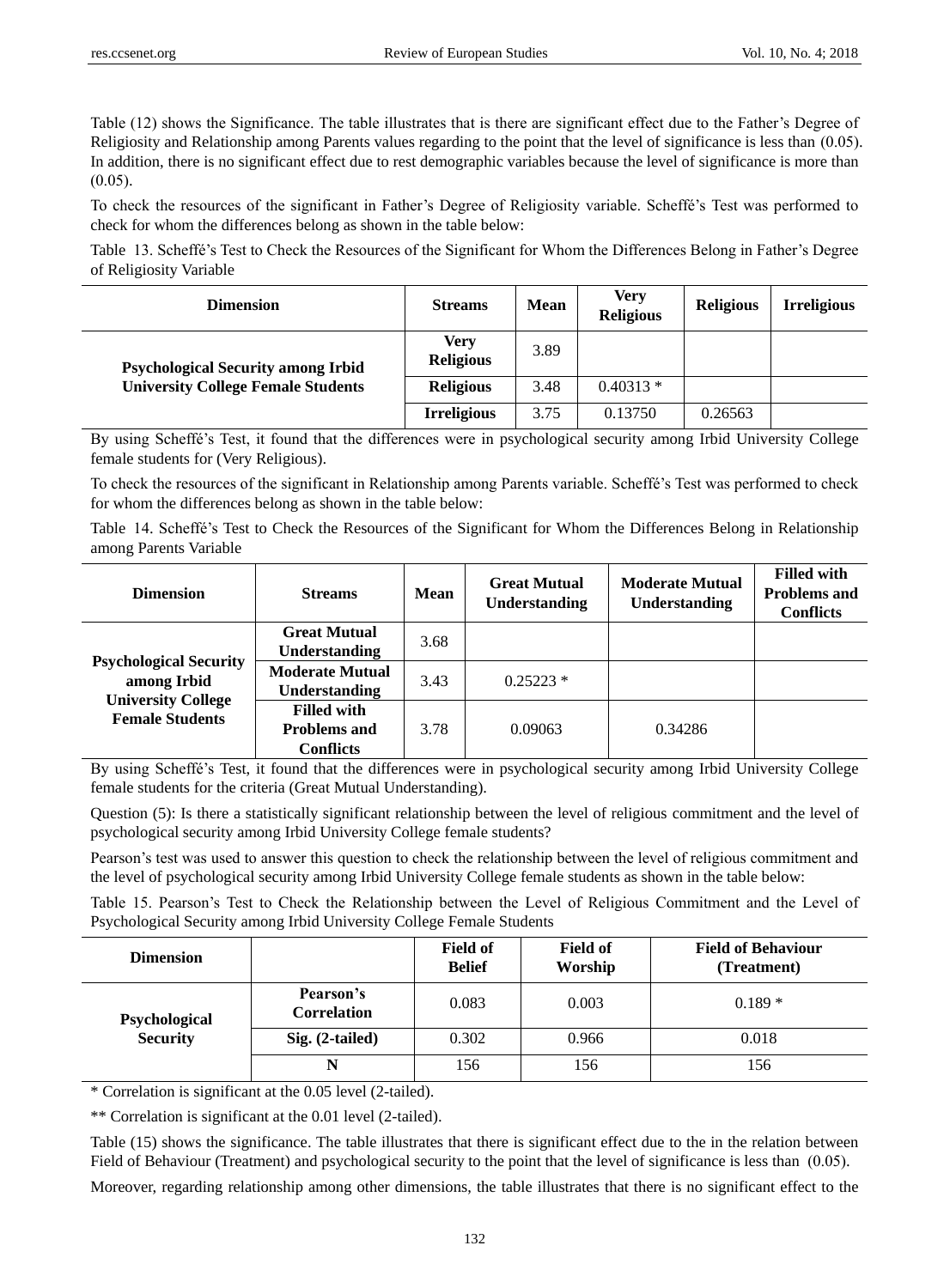point that the level of significance is more than  $(0.05)$ .

#### **4. Discussion**

#### *4.1 Discussion of the Results*

Question (1): "What is the level of religious commitment among Irbid University College female students?"

The results indicates that the level of religious commitment among Irbid University College female students is high. The students" answers Moreover, the table also showed that the (Field of Belief) achieved a mean that reached (3.74) with a standard deviation of (0.54), while the (Field of Worship) achieved a mean of (3.88), which is the highest among the three fields, and with a standard deviation of (0.52), whereas the (Field of Behaviour (Treatment)) achieved a mean that reached (3.55), which is the lowest among the three fields, with a standard deviation of (0.57). This could be attributed to the fact that Irbid University College female students have been raised and taught to follow the teachings of Islam by their religious parents, as it is the faith they believe in themselves, and to follow its every teaching, whether it's related to belief, practicing worship rituals (prayers), or follow its provisions in terms of behaviour, and their feelings regarding the closeness of Allah is present among them.

This result is consistent with the result of the study of Miner et al. (2014), which showed that the reassuring and comforting presence of God is present in the world among Christians and Muslims alike, which gives evidence of the closeness of Allah to those who believe in Him and no one else, providing them with a sense of security and great intimacy

Question (2): Are there significant differences at the level of significance ( $\alpha = 0.05$ ) for the level of religious commitment among Irbid University College female students due to academic average, parents" religious commitment, family income, and Relationship among Parents?

It is shown from the results in table (8) that that there isn"t a significant impact of the level of religious commitment among Irbid University College female students due to the Academic Average variable, as the level of significance is more than (0.05). This could be due to the fact that females who are religiously committed are more disciplined and committed in their normal, everyday life than females with a low academic average.

This result is contradictory with the result of the study of Carlucci et al. (2015), who highlighted that the main positive role of religious fundamentalism is to encourage life fulfilment and psychological security.

The table has also shown that there is no significant impact of the level of religious commitment among Irbid University College female students due to the Mother"s Degree of Religiosity variable, as the level of significance is more than (0.05), whereas tables (8) and (9) showed that there is a significant impact of the level of religious commitment among Irbid University College female students due to Father"s Degree of Religiosity variable, where the level of significance is less than (0.05) in all dimensions, and were in favour of ones who were (Very Religious). This could be due to the fact that female students are more affected by the father"s level of religiosity than the mother"s, as he is the head of the house and the one with the final call. It can also because females are closer to their fathers than their mothers, and so, fathers have more of an impact of them in that sense.

This result is contradictory with the results of the study of Lane (2015), which showed that female participants" religious value transmission is more strongly impacted by their mothers than their fathers.

Table (8) also showed that there isn"t a significant impact of the level of religious commitment among Irbid University College female students due to the Income variable as the level of significance is more than (0.05). This can be due to the fact that the wellness of a family in terms of the financial aspect sometimes affects other aspect as well, including religion, where a well-off family that is financially secure can focus on other aspects of life (including religion), while poor families are more concerned with providing for themselves than anything else.

This result, however, is consistent with the results of van Straalen (2015), who showed that Muslims do not seem to draw such a negative attention to excessive consumption or income, as Verses from the Quran show that Muslims even need to focus on spending their money in this life, but in the way of Allah, since it will not be of any use after life.

On the other hand, tables (9) and (10) also showed that there is a significant impact of the level of religious commitment among Irbid University College female students due to the Relationship among Parents variable as the level of significance is less than (0.05) regarding the criteria (Great Mutual Understanding). This can be due to the fact that a good, healthy environment where parents are mutually understanding allows more psychologically secure children to thrive than those who live in an environment where conflicts are constant.

This result is consistent with the results of Goldberg & Carlson,  $(2014)$ , which showed that there is some evidence that parents" relationship quality and children"s behavioural problems are reciprocally related.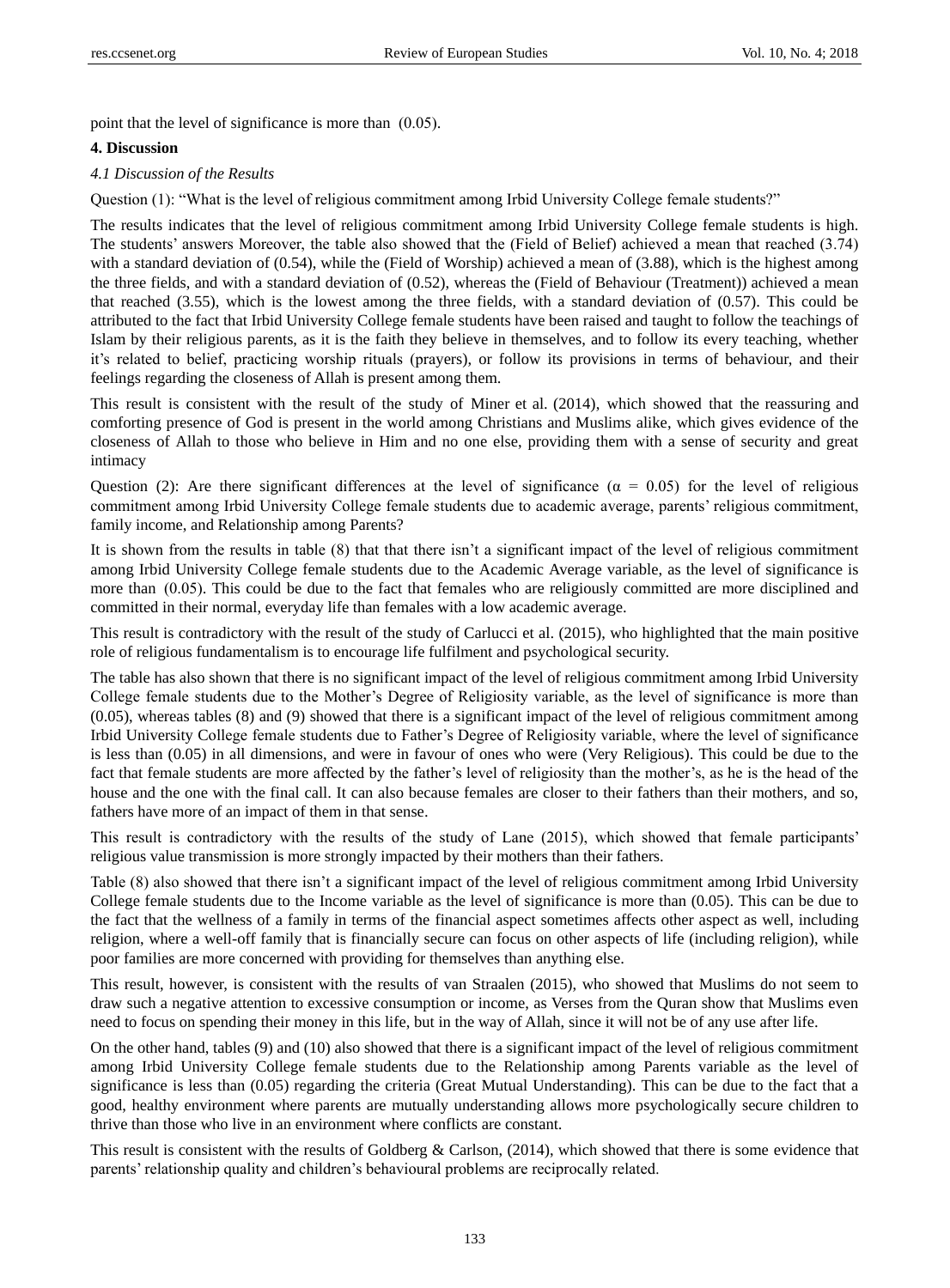Question (3): What is the level of psychological security among Irbid University College female students?

It is shown from the results in table (11) that the psychological security field achieved a mean of (3.24), and a standard deviation of (0.29), which is considered moderate. This is due to the fact that most females are religiously committed, and therefore, psychologically secure.

This result is consistent with the result of the study of Rizvi & Hossain (2017), who found a direct connection between and reaching a state of security and happiness, as well, Muslims seem to be the happiest among the participants, as they claimed their faith is the main source of their feeling of happiness, satisfaction, and comfort.

Question (4): Are there significant differences at the level of significance ( $\alpha = 0.05$ ) for the level of psychological security among Irbid University College female students due to academic average, parents" religious commitment, family income, and Relationship among Parents?

It is shown from the results in table (11) that there are no significant differences for the level of psychological security among Irbid University College female students due to the Academic Average variable, as the level of significance is more than (0.05). This could be due to the fact that more than half the female students are close to each other in terms of the academic average, and are all from Muslim families. Therefore, there are no differences in the female students" psychological security.

The table has also shown that that there aren"t any significant differences for the level of psychological security among Irbid University College female students due to the Mother"s Degree of Religiosity variable as well, given that the level of significance is more than (0.05), while tables (12) and (13) showed that there are significant differences for the level of psychological security among Irbid University College female students due to the Father"s Degree of Religiosity, as the level of significance is less than (0.05), where the differences were in favour of the fields of Belief and Behaviour (Treatment). This could be due to the fact that the degree of religiosity affects the degree of female students" religiosity heavily, as they are the most people that the students come in contact with, and therefore, are more influential than others.

Table (12) also showed that there are no significant differences for the level of psychological security among Irbid University College female students due to the Income variable, as the level of significance is more than (0005). This can be due to the fact that most female students have the same standard of living (Low), which can be contributed to the difficult economic situation of the country.

On the other hand, Table (14) also showed that there are significant differences for the level of psychological security among Irbid University College female students due to the Relationship among Parents variable, as the level of significance and is in favour of the Psychological Security dimensions regarding the criteria (Very religious). This can be due to the fact that a family with religious parents rarely suffer from problems and conflicts.

Question (5): Is there a statistically significant relationship between the level of religious commitment and the level of psychological security among Irbid University College female students?

It is shown from the results in table (15) that there is a statistically significant relationship between the level of religious commitment and the level of psychological security among Irbid University College female students in the Field of Behaviour (Treatment), as the level of significance is less than  $(0.05)$ , while it showed there isn't a statistically significant relationship between the level of religious commitment and the level of psychological security among Irbid University College female students in the fields of Belief and Worship. This is because Behaviour is the actual manifestation of faith and worship, as evidenced by many verses and hadeeth in Islam, and that people who believe and always walk the path of Allah feel safe and secure

This is consistent with Sabry & Vohra"s (2013) study, which implied that the religious commitment in Islam refers to the real commitment in behaviour, including mental, psychological, or physical activity individuals do base on Islam teachings.

#### *4.2 Conclusion*

The importance of the relation between religious commitment and psychological security has been receiving attention from different parties as the days go by, especially in the educational institutions in general and Balqa Applied University in specific. As we have mentioned before, psychological security is one of the basic needs of human beings seek, and without it, many personal and emotional disorders would emerge, which might lead to incidents such as self-harm or suicide, or suffering from mental health issues and emotional imbalance. Thus, numerous study started to emerge and shed light on the matter of religious commitment and its relation to psychological security, while many kindergartens have started to focus on these standards more by applying the necessary adjustments.

The present study was made as an attempt to uncover the relationship between religious commitment and psychological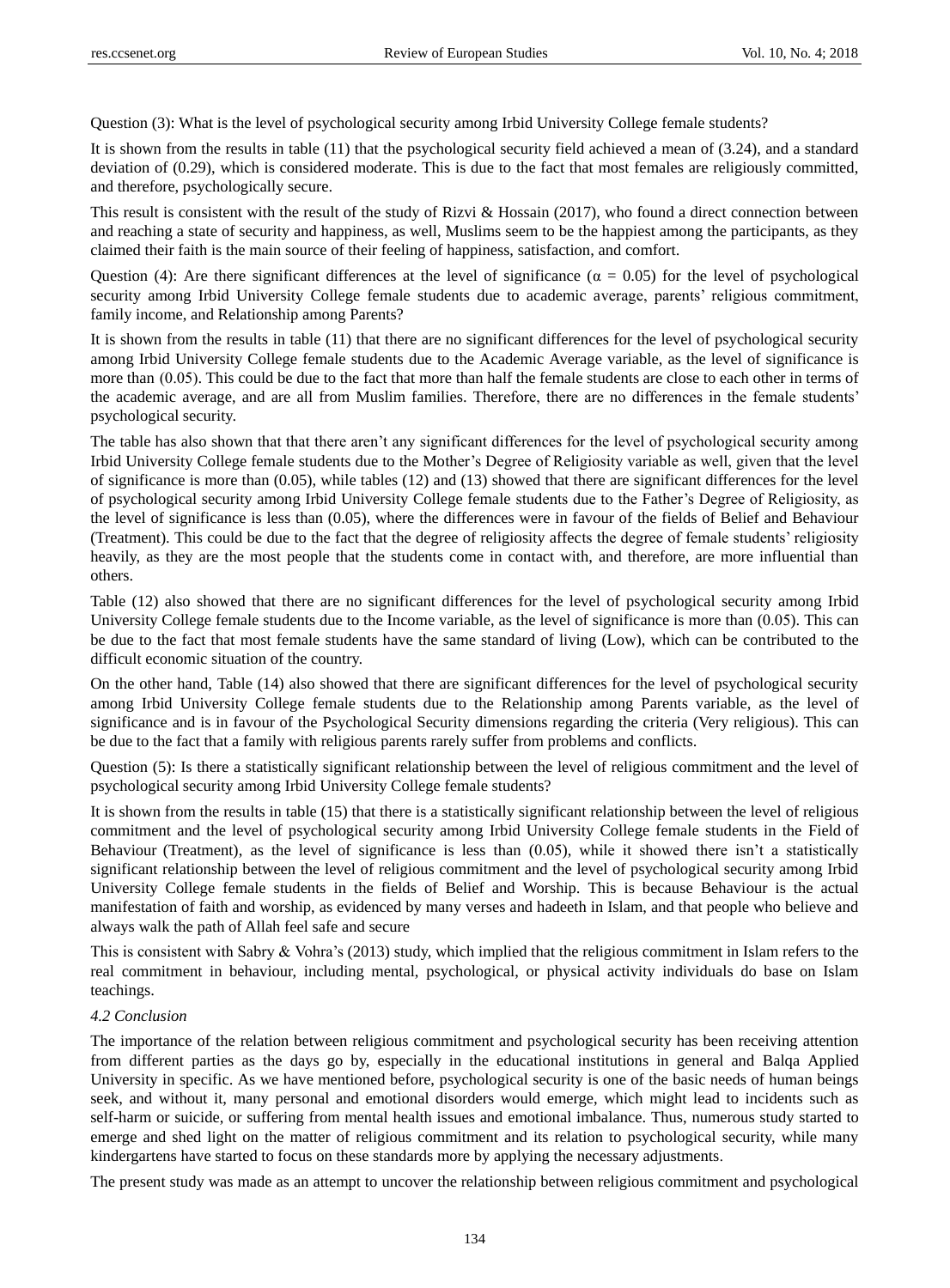security among a sample of Irbid University College students. In light of the results shown in this study, it has been concluded female students" religious commitment was high in terms of beliefs and worship, while in the behaviouristic field the results were intermediate. Moreover, the study has shown statistical differences in terms of father"s degree of religiosity in favour of religious ones, and for the Relationship among Parents in favour of having great mutual understanding. In this retrospect, more attention should be paid to the behavioural (treatment) aspect of religion, there should also be a lot of focus on the Islamic values and concepts that enhance young people"s psychological security, such as believing in fate, destiny, livelihood, time, the Divine intimacy and the Almighty's compassion toward his righteous servants.

## *4.3 Research Limitations and Direction for Further Research*

There were some limitations to this study that must be taken into account; first being the human limitation, where the population of the study was limited only to Female students from Balqa Applied University. The second limitation would be insincerity and conflict when answering the questionnaire by some of the sample members, resulting in these questionnaires being excluded by the researcher and not being included in the final analysis.

The current study recommends going beyond the scope that this study addressed and include both male and female students alike. It also suggested including more universities from across the entire Hashemite Kingdom of Jordan as a follow-up to this research"s findings. Further qualitative research would be needed in the future to accurately assert the relation between religious commitment and psychological security among female students at Irbid University College

Further research into the broader relation between religious commitment and psychological security among female students at Irbid University College, as well as new outcomes, whether they are positive or negative, would be highly appreciated by the researchers.

## **References**

- Abeyta, A. A., & Routledge, C. (2018). The Need for Meaning and Religiosity: An Individual Differences Approach to Assessing Existential Needs and the Relation with Religious Commitment, Beliefs, and Experiences. *Personality and Individual Differences, 123*, 6-13. <https://doi.org/10.1016/j.paid.2017.10.038>
- Adebayo, G. O., & Mansikka, J. E. (2018). Human Security and Citizenship in Finnish Religious Education: Rethinking Security within the Human Rights Horizon. *Human Rights Review*, 1-23. <https://doi.org/10.1007/s12142-018-0502-x>
- Afolabi, O. A., & Balogun, A. G. (2017). Impacts of Psychological Security, Emotional Intelligence and Self-Efficacy on Undergraduates" Life Satisfaction. *Psychological Thought, 10*(2), 247-261. <https://doi.org/10.5964/psyct.v10i2.226>
- Agorastos, A., Demiralay, C., & Huber, C. G. (2014). Influence Of Religious Aspects And Personal Beliefs On Psychological Behavior: Focus On Anxiety Disorders. *Psychology Research and Behavior Management, 7*, 93-101. <https://doi.org/10.2147/PRBM.S43666>
- Al-Rai Newspaper. (2017, October 12). *Mental Illness and Psychological Problems, The Biggest Motive: 104 Cases of Suicide in the Kingdom within 9 Months*. Al-Rai Newspaper. Retrieved August 5, 2018, from <http://alrai.com/uploads/pdf/2017/10/12/alrai-20171012f.pdf>
- Amin, M., & Khah, A. S. (2016). Evaluation of Social and Psychological Factors Affecting the Feeling of Security of Women in Iran. *Mediterranean Journal of Social Sciences, 7*(3 S2), 123-127.
- Bahramian, R., Soltani, I., & Namdari, K. (2016). The Role of Religious Beliefs in Psychological Empowerment of Orphans of 13–18 Years Old: The Case of Relief Foundation of Isfahan Province. *International Journal of Health System and Disaster Management, 4*(1), 31-35. <https://doi.org/10.4103/2347-9019.175672>
- Behere, P. B., Das, A., Yadav, R., & Behere, A. P. (2013). Religion and Mental Health. *Indian Journal of Psychiatry*, 55(Suppl 2), S187-S194. <https://doi.org/10.4103/0019-5545.105526>
- Bordovskaia, N. V., & Baeva, I. A. (2015). The Psychological Safety of the Educational Environment and the Psychological Well-Being of Russian Secondary School Pupils and Teachers. *Psychology in Russia, 8*(1), 86-99.
- Bretherton, I. (1992). The origins of attachment theory: John Bowlby and Mary Ainsworth. *Developmental psychology*, *28*(5), p.759. <https://doi.org/10.1037/0012-1649.28.5.759>
- Bu"ud, A., & Taleb, H. (2016). Aleiltizam Aldyini Waalaqatuh Bibaed Almutaghayirat Alnafsia Walijtimaeia (Altawafuq Alijtimaeii, Taqdir Althat) Eind Eayina Min Talabet Aljama"a [Religious Commitment and Its Relation to Some Psychological and Social Variables (Social Compatibility, Self-Esteem) in a Sample of University Students]. *Journal of Humanities and Social Sciences*, (27) 143-157.
- Carlucci, L., Tommasi, M., Balsamo, M., Furnham, A., & Saggino, A. (2015). Religious Fundamentalism and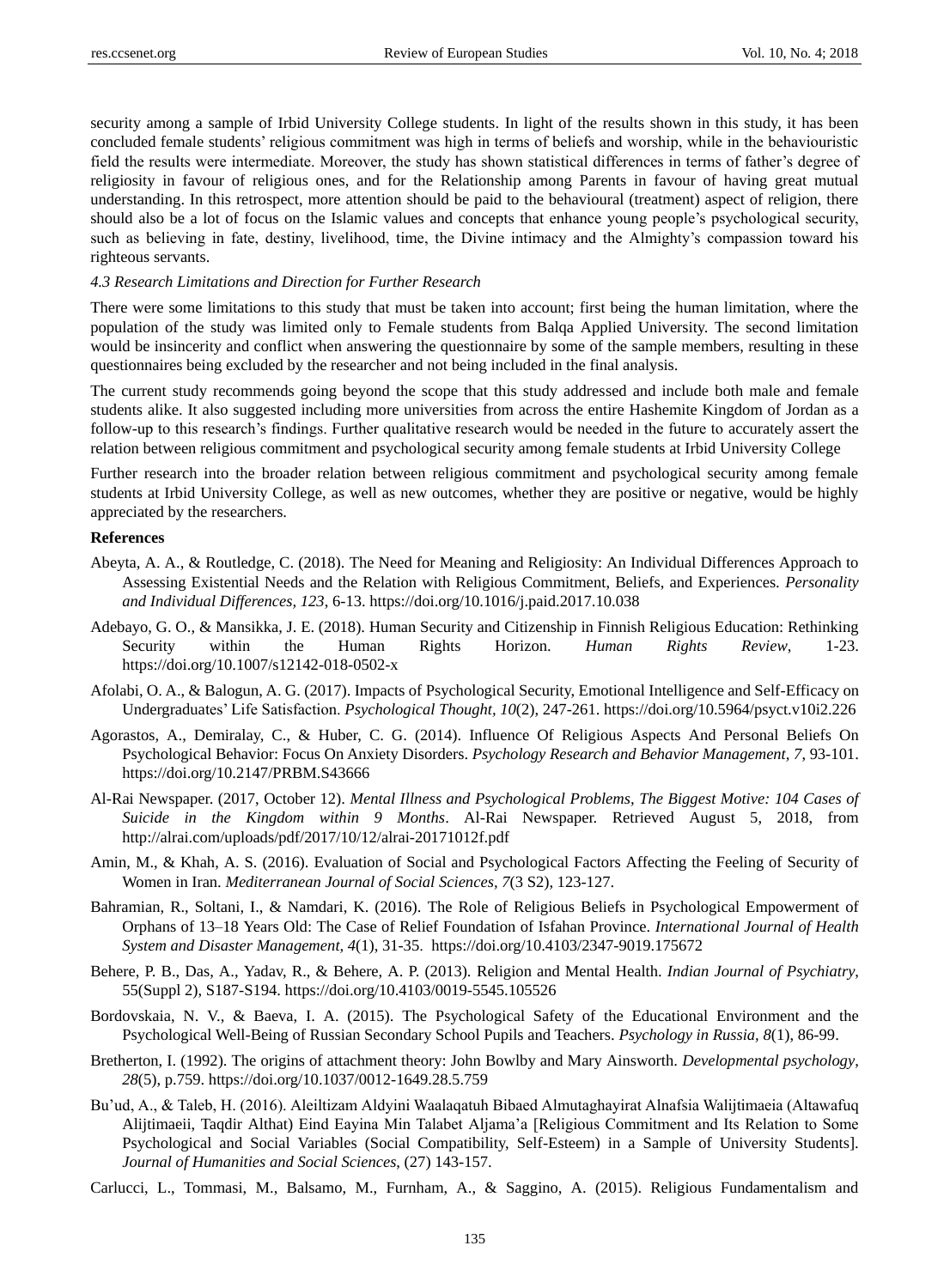Psychological Well-Being: An Italian Study. *Journal of Psychology and Theology, 43*(1), 23-33. <https://doi.org/10.1177/009164711504300103>

- Edling, C., Rydgren, J., & Bohman, L. (2014). Faith or Social Foci? Happiness, Religion, and Social Networks in Sweden. *European Sociological Review, 30*(5), 615-626. <https://doi.org/10.1093/esr/jcu062>
- Eisenstein, M. A., & Clark, A. K. (2014). Political Tolerance, Psychological Security, and Religion: Disaggregating the Mediating Influence of Psychological Security. *Politics and Religion, 7*(2), 287-317. <https://doi.org/10.1017/S1755048314000054>
- Eisenstein, M. A., & Clark, A. K. (2018). Gendered Support for Democratic Values? Religion and the Mediating Influence of Psychological Security. *Journal of Religion and Society*, (20), 1-24.
- Fallatah, R. H. M., & Syed, J. (2018). A Critical Review of Maslow"s Hierarchy of Needs. In *Employee Motivation in Saudi Arabia* (pp. 19-59). Palgrave Macmillan, Cham. [https://doi.org/10.1007/978-3-319-67741-5\\_2](https://doi.org/10.1007/978-3-319-67741-5_2)
- Finne, L. B., Christensen, J. O., & Knardahl, S. (2014). Psychological and Social Work Factors as Predictors of Mental Distress: A Prospective Study. *PloS one, 9*(7), 1-12. <https://doi.org/10.1371/journal.pone.0102514>
- Fonagy, P. (2018). *Attachment theory and psychoanalysis*. Routledge.
- Francis, L. J., Ok, Ü., & Robbins, M. (2017). Religion and Happiness: A Study among University Students in Turkey. *Journal of Religion and Health, 56*(4), 1335-1347. <https://doi.org/10.1007/s10943-016-0189-8>
- Gazi, A., & Shemal, S. A. (2017). Psychological Security among the Lecturers in Faculty of Pure Sciences- Ibn al-Haytham University of Baghdad. *International Journal of Science and Research, 6*(11), 272-285.
- Ghamari, T. (2014). Aleiltizam Aldyini Walsiha Alnafsia Fi Aljazair, Tabrir Lilalaqa Al'iijabia Bayn Al'islam Waelm Alnafs [Religious Commitment and Mental Health in Algeria: Justification for the Positive Relationship between Islam and Psychology]. *Journal of Islamic Legislation and Ethics – Algeria, 1*, 65-86.
- Goldberg, J. S., & Carlson, M. J. (2014). Parents' Relationship Quality and Children's Behavior in Stable Married and Cohabiting Families. *Journal of Marriage and Family*, *76*(4), 762-777. <https://doi.org/10.1111/jomf.12120>
- Golmakani, N., Rezaei, F., & Mazloum, S. R. (2018). The Relationship of Spiritual Intelligence and Religious Activities with Happiness of Midwives Working in Hospitals and Health Centers. *Journal of Midwifery and Reproductive Health, 6*(2), 1264-1272.
- Gumo, S., Gisege, S. O., Raballah, E., & Ouma, C. (2012). Communicating African Spirituality through Ecology: Challenges and Prospects for the 21<sup>st</sup> Century. *Religions*, 3(2), 523-543. <https://doi.org/10.3390/rel3020523>
- Hiebler-Ragger, M., Falthansl-Scheinecker, J., Birnhuber, G., Fink, A., & Unterrainer, H. F. (2016). Facets of Spirituality Diminish the Positive Relationship between Insecure Attachment and Mood Pathology in Young Adults. *Plos One*, *11*(6), 1-9. <https://doi.org/10.1371/journal.pone.0158069>
- Kelly, S., & Noonan, C. (2008). Anxiety and Psychological Security in Offshoring Relationships: The Role and Development of Trust as Emotional Commitment. *Journal of Information Technology, 23*(40), 232-248. <https://doi.org/10.1057/jit.2008.15>
- Koenig, H. (2018). *Religion and Mental Health: Research and Clinical Applications*. Academic Press.
- Krause, N., Ironson, G., & Hill, P. (2018). Religious Involvement and Happiness: Assessing the Mediating Role of Compassion and Helping Others. *Journal of Social Psychology, 158*(2), 256-27 0. <https://doi.org/10.1080/00224545.2017.1331992>
- Kurtz, L. R. (2015). *Gods in the Global Village: The World's Religions in Sociological Perspective*. California, United States of America: Sage Publications.
- Lane, T. (2015). *Impact of Parents' Religious Background on Parenting Style and Children's Religiosity in the Orthodox Jewish Community*. Unpublished Doctoral Dissertation, State University of New Jersey, New Jersey, United States of America.
- Lehmann, D., & Leighton, C. M. (2018). Jewish-Christian Relations in Historical Perspective. In *Irreconcilable Differences? A Learning Resource For Jews And Christians* (pp. 15-31). Routledge.
- Litwin, H., Schwartz, E., & Avital, D. (2017). Religiosity and Well-Being among Older Jewish Israelis: Findings from SHARE. *Journal of Religion, Spirituality and Aging, 29*(2-3), 208-223. <https://doi.org/10.1080/15528030.2015.1132491>
- Madrigal, M. D. (2018). *Obsessive-Compulsive Homeland Security: Insights from the Neurobiological Security*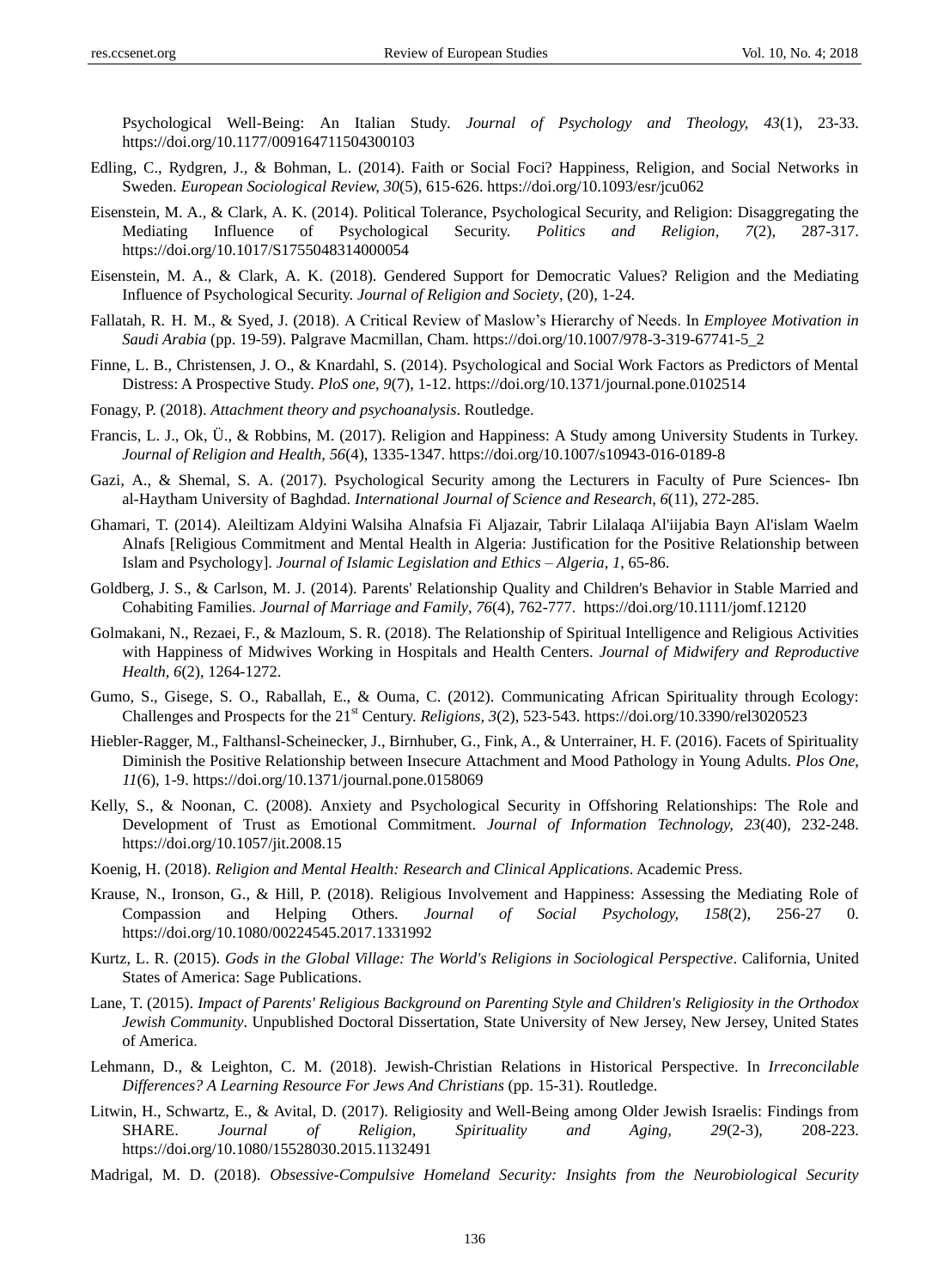*Motivation System*. Unpublished Doctoral Dissertation, Naval Postgraduate School, California, United States of America.

Maslow, A., & Lewis, K. J. (1987). Maslow's hierarchy of needs. *Salenger Incorporated*, *14*, p.987.

McLeod, S., (2007). Maslow's hierarchy of needs. *Simply Psychology*, *1*.

- Miner, M., Ghobary, B., Dowson, M., & Proctor, M. T. (2014). Spiritual attachment in Islam and Christianity: Similarities and differences. *Mental Health, Religion & Culture, 17*(1), 79-93. <https://doi.org/10.1080/13674676.2012.749452>
- Perloff, R. M. (2016). An Integrative Terror Management Theory Perspective on Media Effects: A Model and 12 Hypotheses for Research. *Studies in Media and Communication*, *4*(1), 49-62. <https://doi.org/10.11114/smc.v4i1.1600>
- Pope, B., Price, J., & Lillard, D. R. (2018). The Impact of Religion on Youth Outcomes. *The Journal of Business Inquiry*, *13*(1), 48-60.
- Reinert, D. F., & Edwards, C. E. (2014). Attachment Theory and Concepts of God: Parent Referencing versus Self-Referencing. *SAGE Open, 4*(4), 1-9. <https://doi.org/10.1177/2158244014560547>
- Rizvi, M. A. K., & Hossain, M. Z. (2017). Relationship between Religious Belief and Happiness: A Systematic Literature Review. *Journal of Religion and Health, 56*(5), 1561-1582. <https://doi.org/10.1007/s10943-016-0332-6>
- Sabry, W. M., & Vohra, A. (2013). Role of Islam in the Management of Psychiatric Disorders. *Indian Journal of Psychiatry, 55*(Suppl. 2), 205-214. <https://doi.org/10.4103/0019-5545.105534>
- Sayeed, S. A., & Prakash, A. (2013). The Islamic Prayer (Salah/Namaaz) and Yoga Togetherness in Mental Health. *Indian Journal of Psychiatry, 55*(Suppl. 2), 224-230. <https://doi.org/10.4103/0019-5545.105537>
- Shaver, P. (2017). Attachment to Attachment Theory. *Voices: Journal of the American Academy of Psychotherapists*, p.35.
- Shean, J. F. (2016). Spiteful Zeus: The Religious Background to Axial Age Greece. *International Journal of Philosophy*, (2), 151-170.
- Soenke, M., Landau, M. J., & Greenberg, J. (2013). Sacred Armor: Religion"s Role as a Buffer against the Anxieties of Life and the Fear of Death. *APA Handbook of Psychology, Religion, and Spirituality, 1,* 105-122.
- Steger, M. F., Pickering, N. K., Adams, E., Burnett, J., Shin, J. Y., Dik, B. J., & Stauner, N. (2010). The Quest for Meaning: Religious Affiliation Differences in the Correlates Of Religious Quest and Search for Meaning in Life. *Psychology of Religion and Spirituality*, *2*(4), 206-226. <https://doi.org/10.1037/a0019122>
- Stoyanov, S. (2017). *A theory of human motivation*. Macat Library.
- Tekke, M., Francis, L. J., & Robbins, M. (2017). *Religious Affect and Personal Happiness: A Replication among Sunni Students in Malaysia*. Ann Arbor, MI: Michigan Publishing, University of Michigan Library.
- Ten Kate, J., De Koster, W., & Van Der Waal, J. (2017). The Effect of Religiosity on Life Satisfaction in a Secularized Context: Assessing the Relevance of Believing and Belonging. *Review of Religious Research, 59*(2), 135-155. <https://doi.org/10.1007/s13644-016-0282-1>
- Tracy, J. L., Hart, J., & Martens, J. P. (2011). Death and Science: The Existential Underpinnings of Belief in Intelligent Design and Discomfort with Evolution. *Plos One*, 6(3), 1-13. <https://doi.org/10.1371/journal.pone.0017349>
- Van Straalen, J. (2015). *The Effect of Income on Religiosity: Comparing Individuals in the Netherland*s. Unpublished Bachelor's Thesis, Erasmus University Rotterdam, Rotterdam, Netherlands.
- Wagani, R., & Colucci, E. (2018). Spirituality and wellbeing in the context of a study on suicide prevention in North India. *Religions, 9*(183), 1-13. <https://doi.org/10.3390/rel9060183>
- Woodward, J. (2018). Introduction to attachment theory. In *Attachment and human survival* (pp. 7-20). Routledge. <https://doi.org/10.4324/9780429472039-2>
- Zotova, O. Y., & Karapetyan, L. V. (2018). Psychological Security as the Foundation of Personal Psychological Wellbeing (Analytical Review). Psychology in Russia. *State of the Art, 11*(2), 100-113. <https://doi.org/10.11621/pir.2018.0208>
- Zwoliński, A. (2016). The Christian Understanding of Happiness. The Person and the Challenges. *The Journal of Theology, Education, Canon Law and Social Studies Inspired by Pope John Paul II, 6*(1), 81-103. <https://doi.org/10.15633/pch.1659>